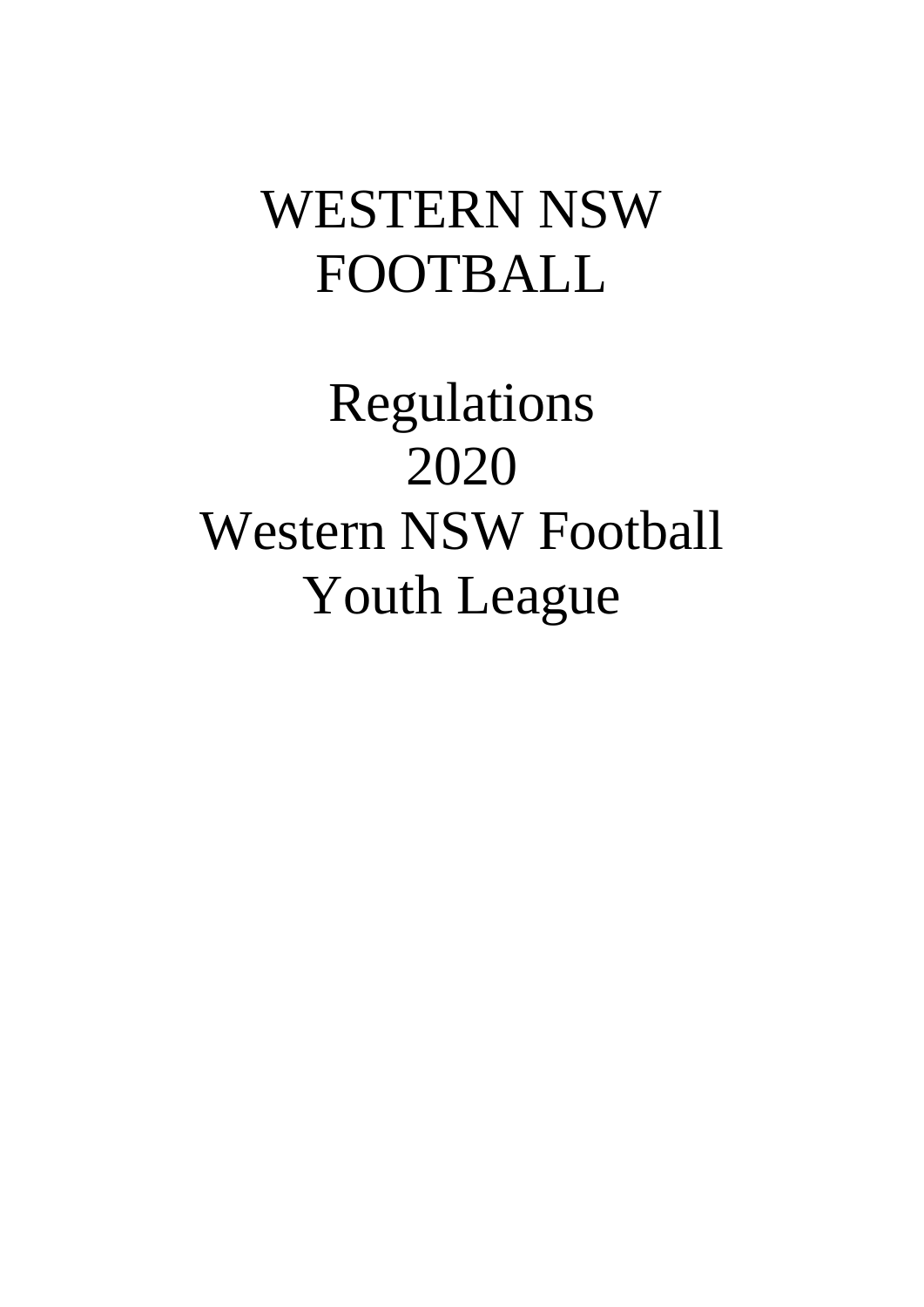#### **Competition Contacts**

Operations and Development Manager Andrew Fearnley PO Box 1704 Bathurst. 2795

Phone: 0419 617 312 / 6332 5593

Email: andrew@footballnsw.com.au

Website: www.westernfootball.com.au

#### **General Information**

These rules are for the Western NSW Football Youth League for 2020

These competition rules are subject to alteration, if required, but only if such alterations are made in writing by Western NSW Football.

Matters not included in these competition rules must be referred to the Management Committee of Western Branch via the Operations and Development Manager. The decision of Western NSW Football is final.

**Competition Draws, Results and Tables will be available on the Western Branch website www.westernfootball.com.au**

**Host Venue Co-Ordinators are expected to email results by 9pm on Match Days, and send the original match sheets via post/email the match sheets by the Tuesday following games at a venue.**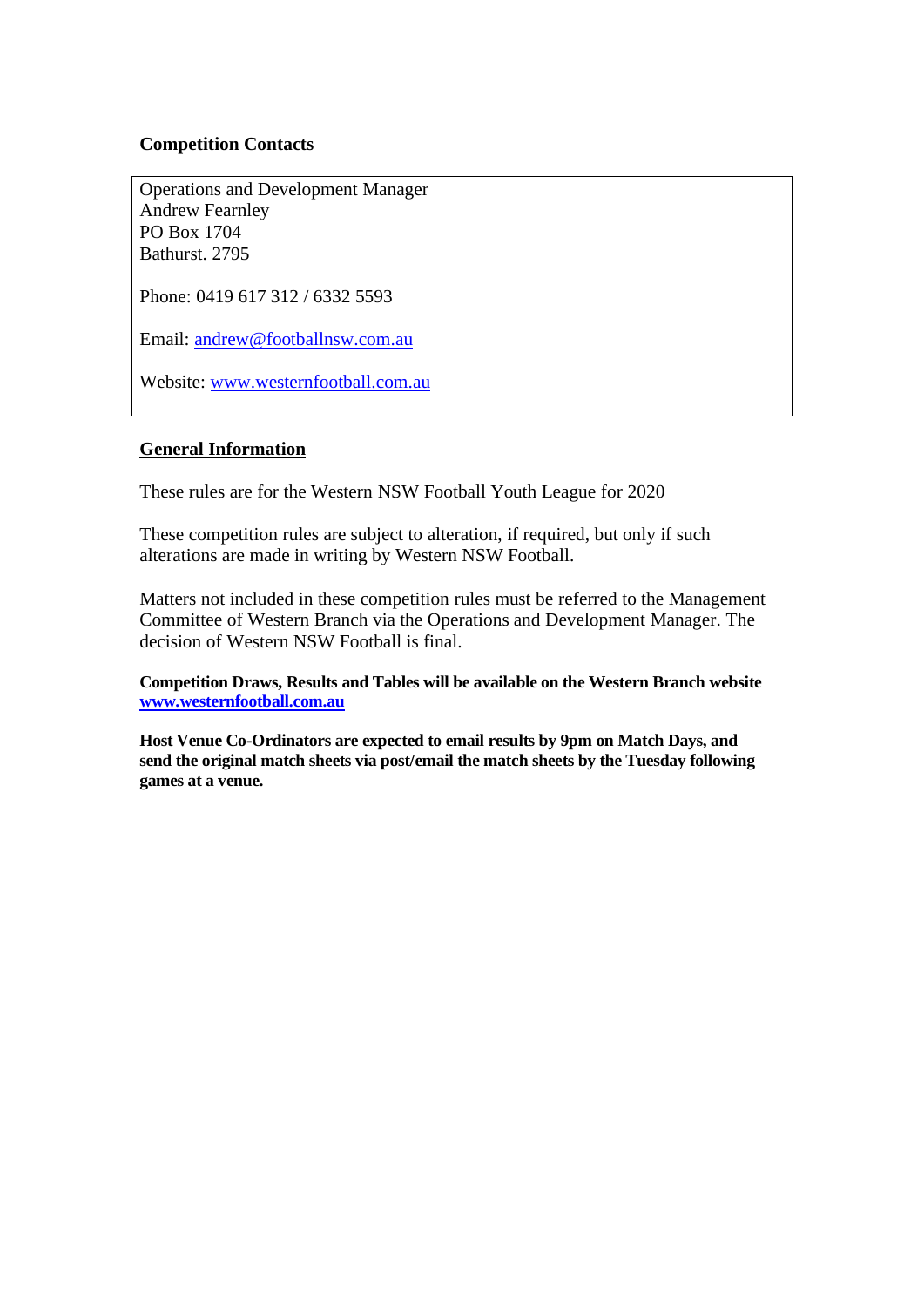# **1. Competition Format**

- a) The Western Youth League will be held as a round robin competition with all teams playing an equal number of games.
- b) Competition will be allocated as:

 $WIN$   $-3$  Points DRAW - 1 Point WIN by FORFEIT - 3 Points (and a 3-0 result) LOSS by FORFEIT - MINUS 3 Points (and 0-3 result)

- c) The positions of teams on the Points scores will be determined by, in order:-
	- Points
		- Goal Difference
		- Goals Scored

## **2. Eligibility**

- a) It shall be the responsibility of the Association entering teams to ensure that players fulfil eligibility requirements.
- b) Players must be under the age or turn the age specified for the competition between January  $1<sup>st</sup>$  and December  $31<sup>st</sup>$  of the current year
- c) Players must play in their correct age group unless permission is given, in writing, by Western NSW Football.
- d) Relative Age Effect (RAE) will apply but approval can only be given by the Operations and Development Manager of Western NSW Football.
- e) Eligible players will be players who are registered with Football NSW and reside in the Association boundaries.
- f) Players **MUST trial** in their **respective age groups and respective sex** in their respective association/zone in the first instance.
- g) Only if they are deemed to have offered themselves for selection and been unsuccessful will they be permitted to register for an older age group or another association (dependant on that association's rules) if clearance is given by their HOME association and approval is granted by Western NSW Football.
- h) If an association does not have a team in an age group, players in that age group in that association will be permitted to trial for an older age group or for another association (dependant on that association's rules) in their age group

## **3. Registrations**

- a) Players must register via the registration sheet as sent by Western NSW Football.
- b) Each team shall be eligible to register a maximum of 18 players.
- c) Only 16 players can participate in each match
- d) Registrations must be received by the Branch on the Friday at 12:00pm before the start of competition. This registration must have at least 7 players.
- e) Additional registrations can be submitted prior to each match weekend if submitted by 12:00pm on the Friday.
- f) Late registrations must be submitted to, received and accepted by the Operations and Development Manager of Western NSW Football prior to the player(s) taking part in their first match via MFC.
- g) Teams will be able to draw upon players from a younger age group.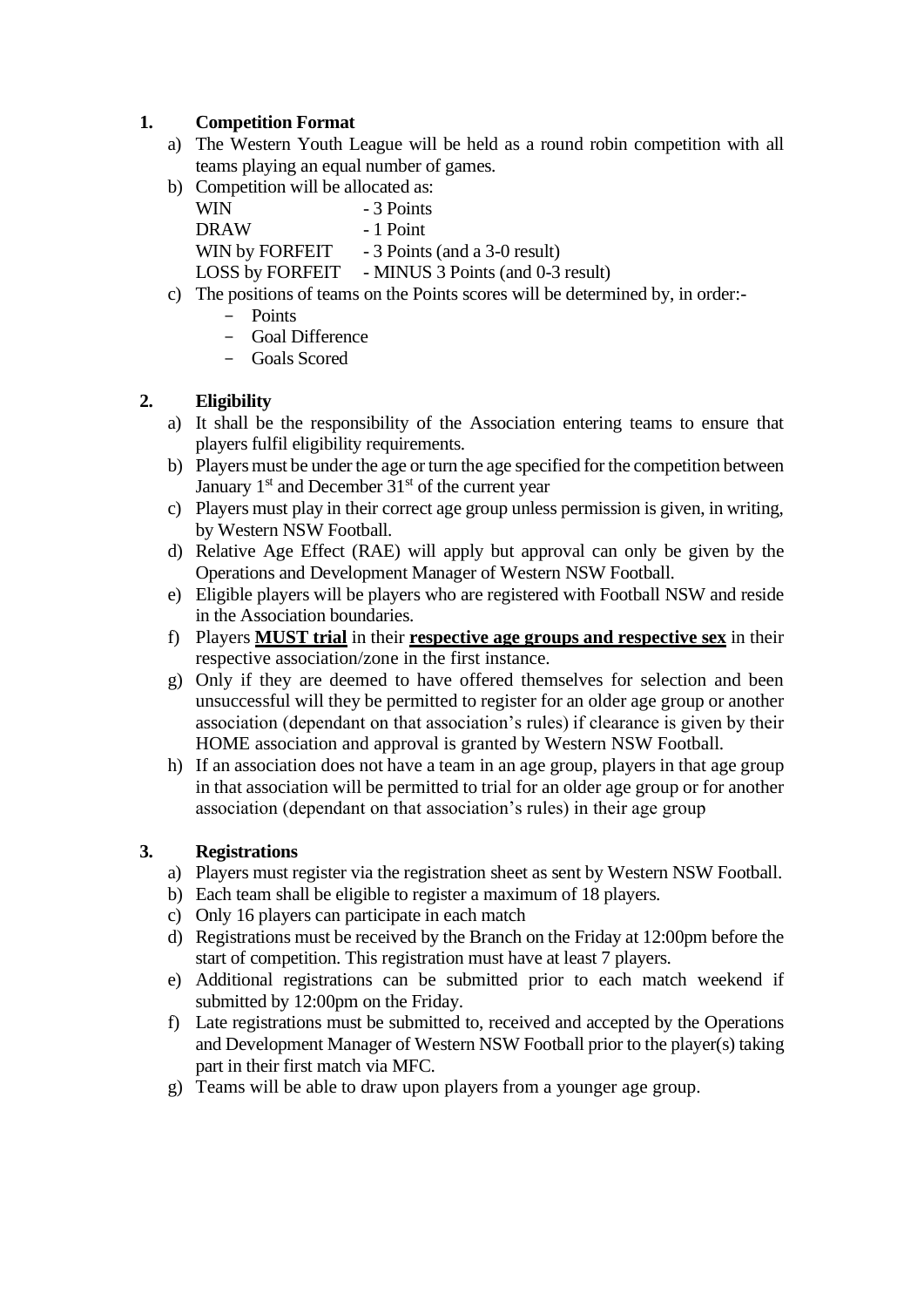# **4. Player Identification Cards**

- a) This competition will be played under the ID Card system
- b) It shall be the responsibility of the Manager of each team to inspect the opposition team ID Cards, at least 5 minutes prior to the commencement of play
- c) NO protests will be accepted regarding player eligibility if the ID cards are not checked.
- d) A team failing to produce their ID Cards upon request of opposition official prior to kick-off, a period of 10 minutes will be allowed. If still not produced the offending team will forfeit. Match card to be marked accordingly.
- e) Should an ID Card not be presented for an individual player, then the said player shall not be eligible to take part in any game except as in (f)
- f) Where a players ID card has been sent to the P&D, and has not been returned, the Chairman may give written authority for the player to play without the ID Card. Such player must sign the Match Card in the presence of the opposing Team Manager. The written authority from the Chairman must include the player's signature; also this authority must be produced when signing the Match Card.
- g) Player ID cards to be authorised by the town/association.
- h) ID Cards are not required for Under 10 and Under 11's

# **5. Match Card/Team Sheets**

- a) Official Western NSW Football Match Sheets must be used
- b) Match Cards must be completed by both teams and given to the referee prior to the commencement of the game.
- c) It shall be the responsibility of the HOME team listed on the draw to collect the match card on Match Day
- d) Each player's name and ID number to be written on the Match corresponding with the number on their playing strip. All players names must be listed on the match card prior to the commencement of the match
- e) On completion of the game it will be the responsibility of both team managers to sign the match card to signify the correct result etc.
- f) It will be the responsibility of the Winning team to collect the card and give to the Host Association.
- g) The Host Association must send all Match Cards to Western NSW Football by the Tuesday following the games.

## **6. Teams**

A team shall consist of a minimum of 7 players in a strip, of which one player must be the goalkeeper

- a) A team shall be allowed to play late players, but only to bring the team to full playing strength (11 players) provided also that registration requirements are met with the player being listed on the team sheet.
- b) A minimum of 7 players must be on the field at all times. If the number reduces to less than 7, then the game must be abandoned and will be dealt with as a forfeit loss without loss of points to the team whose numbers reduced less than 7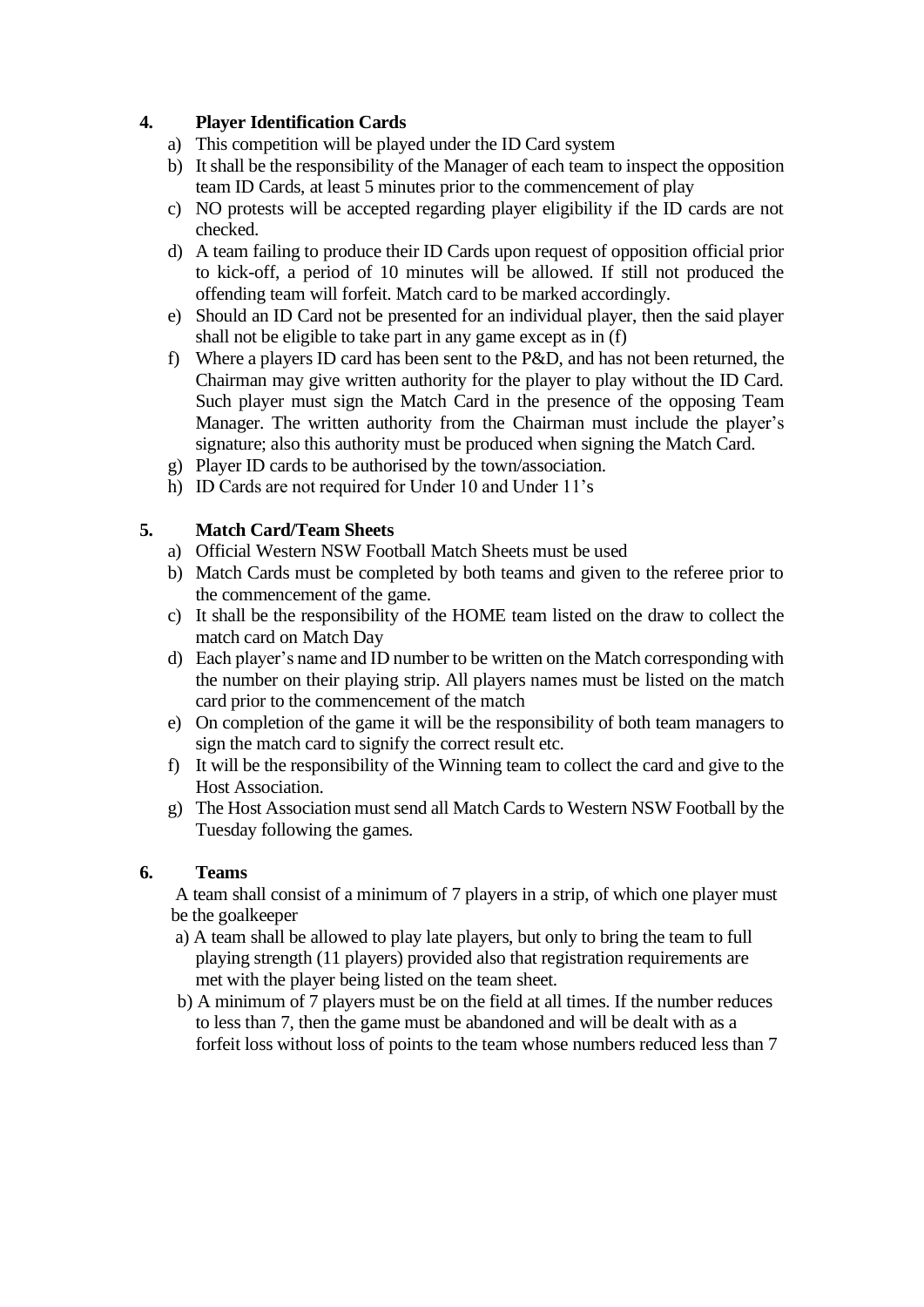# **7. Playing Times**

| a) Under $10$ 's, $11$ 's | $-2 \times 20$ minutes |
|---------------------------|------------------------|
| Under 12's, 13's, 14's    | $-2 \times 25$ minutes |
| Under $15$ 's, $16$ 's    | $-2 \times 30$ minutes |

- b) Five (5) minute half time break applies to all games.
- c) Stoppage play is not to be played.

# **8. Under 10/11's**

The Under 10 and 11's will follow Small Sided Football guidelines noting the below inclusions/additons:-

- a) Teams are 9v9 including a gk.
- b) Field Sizes Max of 70m x 50m, Min of 60m x 40m. \*\* can use penalty box to penalty box with markers as sideline.
- c) Goal Size Max of  $5m(w) \times 2m(h)$ , Min of  $4.5m(w) \times 2m(h)$
- d) Penalty area  $-12m(w)$  and  $10m(d)$
- e) Goal kicks Are to be taken inside the penalty area. Opposing players must retreat 5m from the penalty area.
- f) Corner kicks Are to be taken from the corner arc form the side the ball crossed the goal-line.
- g) Penalty kicks Are to be taken 8m from the goal. All players must be outside the penalty area and 5m from the penalty spot.
- h) Goalkeeper is not allowed to kick the ball from his hands

- Goalkeeper must play the ball from his hands or kicking the ball when it is on the ground. Opposing players must retreat beyond the exclusion zone.

- i) The exclusion zone for Under 10's and 11's will be 15 metres from the goalline.
- j) Offside will be applied.

## **Other rules as per normal FIFA laws of the game**

## **9. Match Balls**

- a) Only licensed Football NSW are to be used in matches.
- b) Both teams must supply 1 match ball for each game played.
- c) Under 10's, 11's, 12's, 13's Size 4 Under  $14's +$  - Size 5

## **10. Send Offs**

- a) A player sent off with a red card shall serve the minimum suspension as per FFA sendoff guidelines from all competitions sanctioned by Football NSW excluding byes, forfeits and deferred games.
- b) Western NSW Football has the right to call a hearing if the offence is deemed more serious.
- c) A notification of appeal must be received within 72 hours to Western NSW Football, with confirmation of appeals within 72 hours of receiving referee's report.
- d) Any player appealing a send off shall not be eligible to have the suspension reduced to less than one match or below the minimum sentencing guidelines.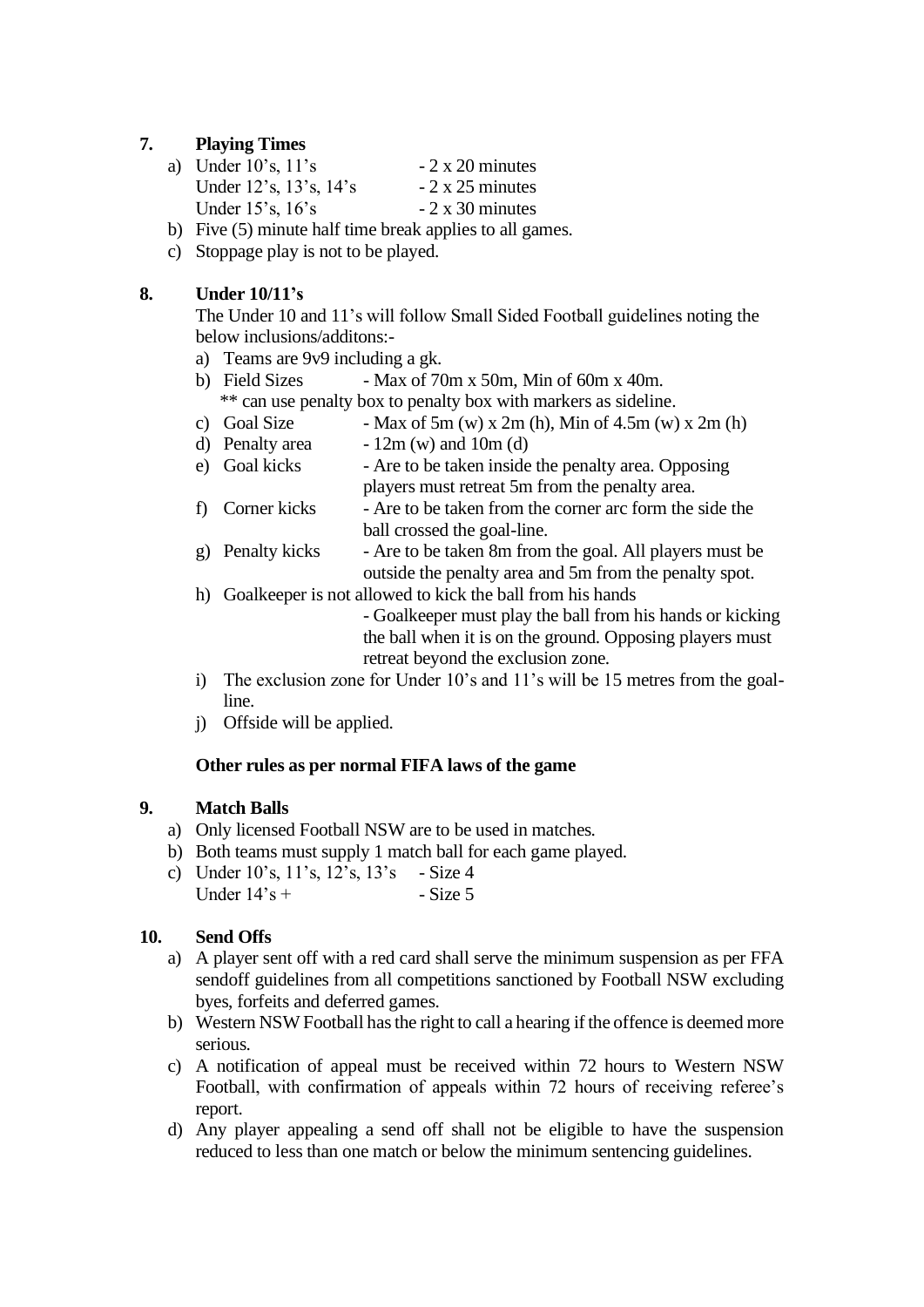# **11. Cautions**

- a) Any player receiving Three (3) yellow cards in the Western Youth League shall receive a One (1) match suspension.
- b) A player who receives a further Two (2) yellow cards shall serve a further Two (2) matches.
- c) It shall be the responsibility of the manager of each team to record the number of yellows and apply any necessary suspension

# **12. Corner Kicks**

- a) In U12's corner kicks will be taken 7.5 metres out from the edge of the penalty area along the goal line.
- b) From Under 13's and above corner kicks must be taken from the designated area and the post/flag must not be removed.

# **13. Playing Strips**

- a) Where teams clash in colours in the opinion of the referee, the team listed as the AWAY team, must change
- b) All teams must wear a numbered strip, with NO duplication of numbers
- c) The goalkeeper must wear a clearly distinguished shirt different to his own team and not to clash with the opponent's strip.
- d) All players must have approved shin pads.
- e) A Strip consists of socks, shorts and shirt.
- f) All teams must have available an alternate strip.

## **14. Referee's**

- a) The host association must liase with their local referee body to have suitable referee's appointed to games they host
- b) If appointed referee's fail to appear, the team listed as HOME shall appoint a referee, or a person shall referee on agreeance from both the Home and Away teams
- c) Referee's fees will be paid for by the host association

## **15. Protests**

- a) Where a team wishes to protest any match, it must be done so in writing and received by Western NSW Football within 72 hours of the match in question.
- b) Every protest must be accompanied by a cheque/money order of \$200. If the protest is won, then \$150 will be refunded and if lost the whole amount will be forfeited.
- c) Failure of (a) and (b) will result in the protest being null and void

#### **16. Fees**

| <b>Protests</b> | - \$200 (\$150 refunded if successful) |
|-----------------|----------------------------------------|
| Appeals         | - \$200 (\$150 refunded if successful) |